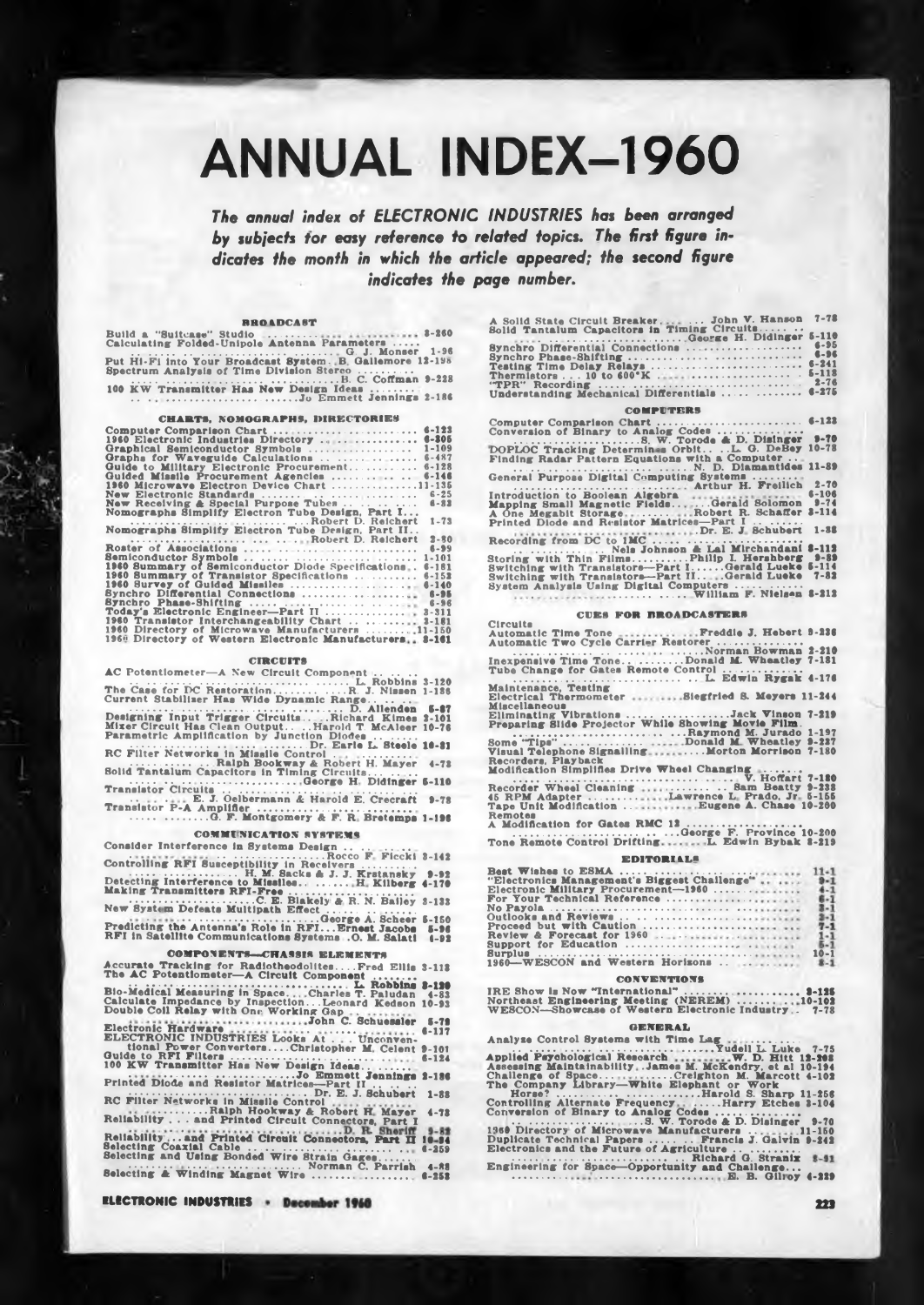# **WHY GAMBLE WITH MAGNETIC COMPONENTS?**

SPECIFY NEW A7 "POKER CHIP" **PACKAGING FOR TOROIDS** 

**APPLICATION: Power and Audio** Transformers - Coils - Saturable Reactors.

**CORE SIZES: Wide Selection. MOUNTING: Stack Well, Clear Hole.** 

**HI-POT: Good Characteristics. MARKING: Good Contrast, White or** Black. FINISH: Semi-matte.

 $C - A - C$ 

**COST: Economical Compared to HS** Cans.

| <b>TYPE</b><br>NO. | MAX.<br>DIA.     | MAX.<br>THICKNESS   W | MAX. NO.<br><b>TERMINALS</b><br><b>THIN 180°</b> | APPROX.<br>VA<br>AT 400 $\sim$ | <b>AMBIENT</b><br>TEMP. | <b>MIL-T-27</b><br><b>GRADE   CLASS</b> |
|--------------------|------------------|-----------------------|--------------------------------------------------|--------------------------------|-------------------------|-----------------------------------------|
| #137               | $\frac{13}{6}$   | $\frac{11}{16}$       |                                                  | 1 VA                           | 85°C                    |                                         |
| #175               | $1\frac{3}{4}$ " | $\frac{11}{16}$       |                                                  | 7 VA                           | 85°C                    | S                                       |
| #225               | $2\frac{1}{4}$ " | $\frac{15}{16}$       | 13                                               | <b>25 VA</b>                   | $85^{\circ}$ C          |                                         |

# SPECIAL EPOXY CAST ASSEMBLIES

**C-A-C's MATERIAL AND PROCESS DEVELOP-**<br>MENT DEPARTMENT can assist you in<br>meeting unique and unusual PACKAGING<br>REQUIREMENTS for magnetic components. EPOXY CASES with exceptionally good<br>bonding characteristics and CAST UNITS<br>with very tight terminal and mounting stud dimension tolerances are available.



Send us your current requirements...new design, re-design...POKER CHIP packaging may be your answer for improved component quality.

Circle 159 on Inquiry Card

 $C - A - C$ 

ELECTRONIC INDUSTRIES . December 1960



PACE

**LOWER** 

**COST** 

VERSATILE

SAVING